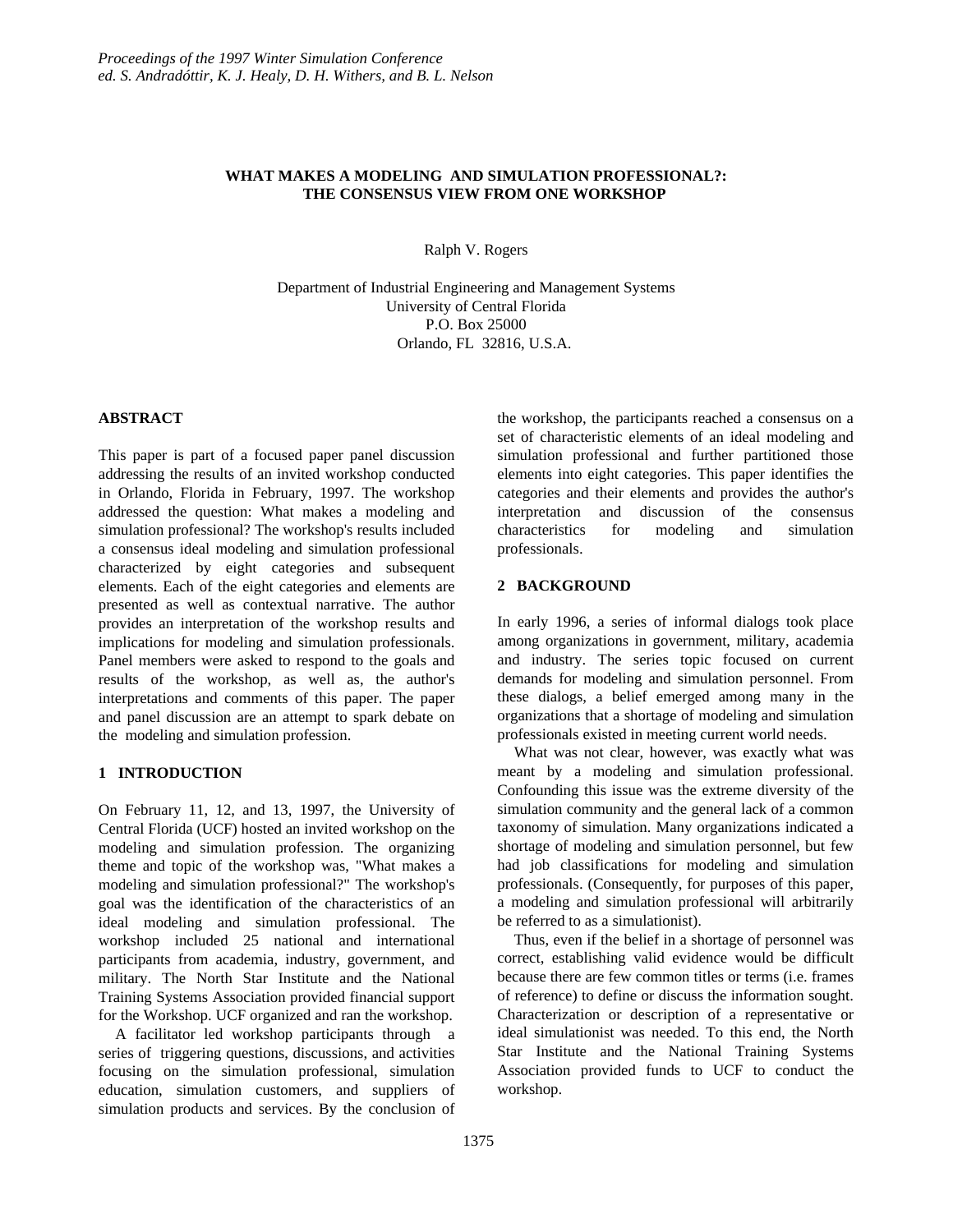## **3 CONSENSUS IDEAL SIMULATIONIST**

For classification, the elements of the ideal simulationists were placed into the following categories:

- Attributes Systems Approach
- People Skills Human Factors
- 
- Basic Skills Domain Knowledge
- Modeling Simulation methods

Each of these categories and the elements assigned to them are presented in the following sections. Narratives accompany these presentations. The narratives are singularly those of the paper's author and do not signify a consensus opinion of the workshop participants or imply the endorsement of any workshop participant.

## **3.1 Attributes**

- *Creative Problem Solving*
- *Practical Experience*
- *Have leadership skills: the ability to facilitate a collaborative interdisciplinary group effort.*
- *Ability to recognize/adapt to technology changes*
- *Interdisciplinary Skills*

The attribute elements of the simulationist reflect two distinct characterizations. One characterization emphasizes experience and demonstrable achievements. The other emphasizes personality/character. The latter set includes creative problem solving, leadership, and, to some degree, interdisciplinary skills. The element *Ability to recognize and adapt to changes in technology* also fall under this characterization, although it might be more appropriately represented by the terms visionary (or insightful) and adaptable. The *interdisciplinary skills* elements implies two levels of consideration. On one level it is about personality or, perhaps even, intellectual capability associated with open-mindedness and tolerance for ambiguity necessary for an individual to hold simultaneous competing paradigms and explanatory worldviews while observing phenomena.

The experience aspects of the *interdisciplinary skills elements* emphasizes direct experience in a interdisciplinary environment or situations. One interpretation would indicate the ideal simulationist has experienced the realities of confronting the challenges and ambiguity of attaining some goal in a risk filled dynamic environment.

The real factor of the experience area of the Attribute Category is simply life experience. The requirement is for a certain maturing or development in the individual to temper his discipline canon knowledge (i.e knowledge not from direct experience) with direct experiential knowledge. The expectation is for the simulationist to have experience with situations where

the ideal form or generalized problem of science or technology is matched against the uniqueness of the details of a specific problem/system. The underlying belief (if not the fact) for the requirement of practical experience is that real life is often a rather untidy affair that overwhelms the general forms of science and engineering with specifics which continually confound the desires and plans of managers, designers, scientists, engineers, analyst, educators, and even parents. The implicit assumption in the desire for experience is that encounters of direct experience are the most reliable markers to indicate an individual possesses skills in how to recognize and cope with life's rude challenges to human expectations and plans.

Thus, the ideal simulationist should have two kinds of experience:

- Practical pragmatic experience of trying to achieve a project goal, though not necessarily simulation experience.
- Interdisciplinary experience drawing on more than one discipline's canons.

Further, the ideal simulationist should have the following personality/character attributes:

- Creative Visionary
- Problem Solver Open-minded
	- Leader Tolerant
- 
- Adaptable

# **3.2 People Skills**

- *Excellent written and verbal communications skills.*
- *Group interaction skills. An ability to accept and tolerate the ideas and perspectives of others.*
- *A commitment to life-long learning.*

The People Skills Category emphasizes interpersonal skills. The participants emphasized the simulationist's need to be an effective writer and speaker. Beyond this, however, the simulationist should possess effective group and team interaction skills. Group or team interpersonal skills were considered more than the ability to present one's position or ideas. They emphasize working and dealing with other people in team efforts. Again, the desired skill places an emphasis on the simulationist attributes of tolerance and openmindedness.

Whether *a commitment to life-long learning* is a People Skill is a reasonable question. An argument can be made that life-long learning element should be an Attribute. However, regardless of the partitioning, it is fair to say that the desire for life-long learning is a quality sought in the ideal simulationists. Perhaps, the placing of this element in the People Skill category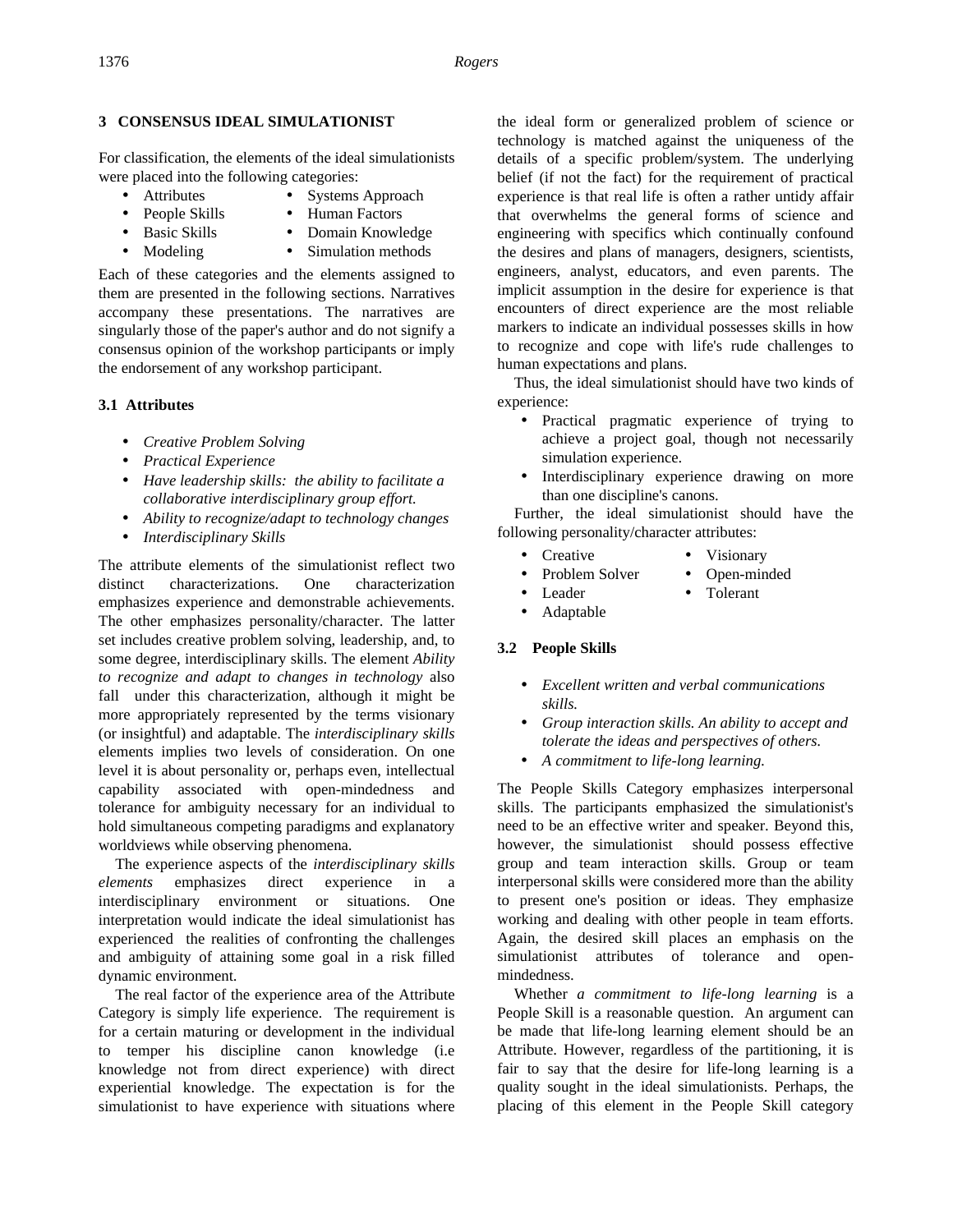merely emphasizes the participant's belief in the importance of interpersonal skills to the learning.

### **3.3 Basic Skills**

- *Good analytic skills in probability and statistics, experimental design, and stochastic methods.*
- *Computing competence/skill.*
- *Mathematics and Operations Research.*
- *Project management skills.*
- *Cost Modeling*
- *A foundation in the physical sciences.*
- *An understanding and appreciation for the scientific method.*

The element *an understanding and appreciation of the scientific method* underscores all elements of the Basic Skills category. The scientific method is the unifying principle and foundation of modern science and scientific philosophy. Consequently, the scientific method is the starting point for exploration and thought as man tries to understand the universe he occupies, as well as, the starting point for discussing Basic Skills for the simulationist.

First and foremost, science is a system to find things out about the universe we inhabit and the scientific method represents the elements of that system [Checkland, 1981]. Science is generally characterized by the application of rational thinking (i.e. the application of the principle of causality) to experience. Specifically, the *practice* of science is the establishment of chains of causality to explain observations from deliberately designed experiments. Science's goal is the concise expression of the laws which govern the regularities of the universe. Ideally, these laws are expressed mathematically. Such laws or models derive their validity from the rigor imposed by the scientific method.

The scientific method has three main characteristics:

- Reductionism: the reduction of complexity under experimental conditions,
- Repeatability: the validation of experimental results by repetition;
- Refutation: knowledge building by the refutation of hypotheses through hypothesis testing.

The development process for the scientific method clearly depends on experimentation and the application of the theory of reductionism. From this perspective, science is both empirical and reductionist.

There are three senses in which science is 'reductionist' and important to the simulationist. In first sense, reductionism is ingrained in the way science has been practiced since Descartes published his *Discourses* [Eaton, 1927.] Science deeply absorbed Descartes's advice to break down problems into smaller and smaller components and analyze them piecemeal, component by component. This breaking into separate parts is the central principle of scientific practice. All of this, however, rests on the assumption that dividing up the problems being examined into separate parts will not distort the phenomenon being studied. So, science is reductionist in method.

The second sense in which science is reductionist lies with the principle known as Ockham's Razor and its importance in framing scientific explanations. Ockham's Razor states: "when faced with competing explanations, accept the most simple." [Checkland, 1981]. Science, under Ockham's Razor, provides the minimum explanation necessary to explain the observations under consideration. Its importance stems from the fact that only one explanation or description can be minimum. Thus, application of Ockham's Razor results in the simplest model necessary to explain the observed phenomenon. In this sense, science is reductionist in explanation.

The third sense in which science is reductionist concerns observations and experimental data. Collecting data in the real world is challenging. The real world is messy, noisy, chaotic, and complex. To make coherent investigations, scientists simplify their tasks by selecting some items to observe and investigate out of all those items which could be observed. The designed experiment is a special type of observation inexorably linked to the scientific method. In designed experiments, the investigator seeks through reduction in the extent of his experiment, the complete control over the investigation. He does this so that the changes which occur are the results of his actions, rather than the results of complex interactions of which he is unaware. Simply, to define an experiment is to reduce the universe of observations. Therefore, science is reductionist in observation.

The other category elements are disciplinary partitions of modern science and engineering. They are the paradigms and the tool sets necessary to describe, explain, and explore observable phenomena. They are also more; they embody the worldviews, explanatory paradigms, validated models, and accepted doctrine of the different disciplines. Consequently, the Basic Skills Category provides the disciplinary reference, analytical methods, and explanatory power which are the basic building blocks for the simulationist to work with in the prevailing disciplinary paradigms.

The Basic Skills Category identified the following specific disciplinary threads of a simulationist:

• Probability & Statistics • Operations Research

Stochastic Methods

- 
- Experiment Design Project Management
	- Cost Modeling
- Mathematics
- Cost Engineering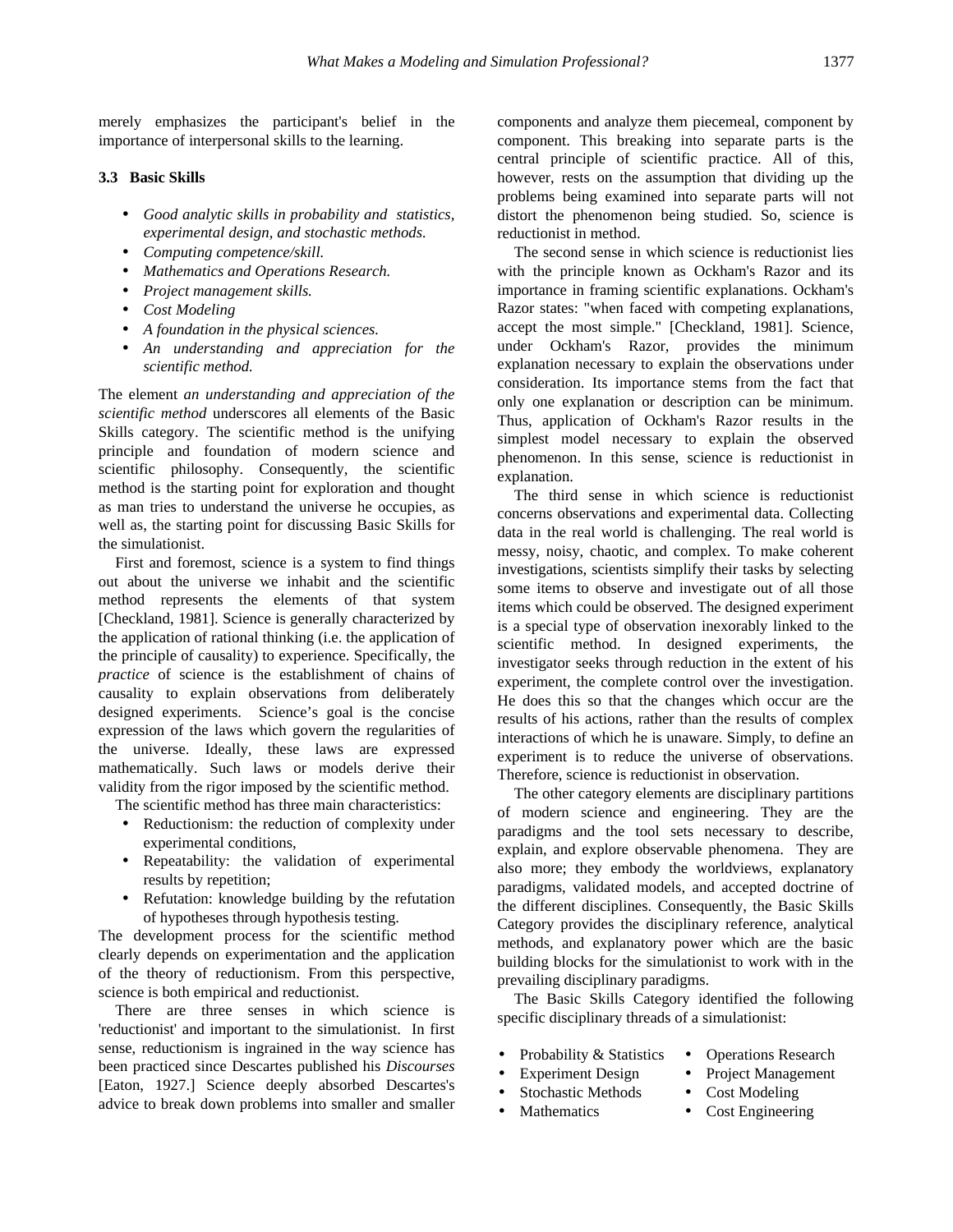• Physical Science

The participants generally believed that these skills should be encountered through formal classes or disciplinary integrated programs (i.e. subjects encountered in more than one class). This category reflects a belief that an ideal simulationist requires a strong education in a science or engineering curriculum. The uniqueness in this set is the emphasis on the mix of traditional (i.e. hard) science areas (e.g. math and physics) and operations/human activities (e.g. organization, planning, scheduling, managing and costing).

Traditional science provides the skills to observe phenomena, describe it, represent it, model it, categorize it, gather it, analyze its data, and developed associated inductive and deductive knowledge. More importantly, traditional sciences represent disciplines that arose from and were firmly anchored in the application of the scientific method to provide explanation of the physical phenomena.

The operations/human activities area reflects the workshop's participant belief that the ideal simulationist requires skills to address problems of managing time and resources within constraints. Moreover, the workshop's participants believe that managing time and resources within limits while successfully accomplishing the specified goal is the major (some argue the only) effective measure of performance for a successful simulationist. Thus, the emphasis placed by the workshop's participants on the Basic Skill threads of project management, economics, and cost engineering.

High levels of computer competency and all it implies is mandatory for the simulationist because of modern simulation's dependency on computer technology. For current simulationists, computer software is the principal target media for representing a model and computer systems are the cosmic engines of the model's universe. To these reasons, the workshop participants believed a simulationist must know, to a "sufficient" level of competency, how to use computer operating systems, high level programming languages, simulation languages, spreadsheets, wordprocessing, presentation packages and data bases. Additionally, the simulationist must be more than a cursory users of software packages. An ideal simulationist has studied and understands basic principles of data structures, algorithms, and software engineering. Specific current areas of topical importance to simulationist include object-oriented programming and distributed/parallel processing.

# **3.4 Modeling**

• *Model builder.*

- − *Conceptualization---high level tools provide a framework and vocabulary*
- *Empiricist.*
- *Appreciate the capabilities and limitations of experimental methods.*
- *Ability to use abstraction, look at system from different perspectives*
	- − *Using different perspectives to map to simulation "world views"*
	- − *Adjusting level of abstraction to achieve proper degree of fidelity*
	- − *Tradeoff in cost/level of detail/effectiveness*
	- − *Retain clarity of causality where warranted*
- *Ability to use various paradigms in building models*
	- − *representational form can be critical in the expression and communication of concepts.*
- *Model human, physical and hypothetical systems*
- *Feasibility assessments*
	- − *Cost-benefit considerations and risk analysis.*
- *Knowledge engineering*
	- − *Understand data gathering and validation techniques and structural relationships.*
	- − *Linking analysis techniques to presentation methods and media.*

The Modeling Category may be the most important and pivotal category for the establishing the ideal simulationist. At the same time, the Modeling Category is the most "problematic" category with regards to the workshop participant's responses. The elements of this category refer to concepts, ideas, and methodologies that are contextually sensitive. Their meaning, importance, and application can vary with how and why the model was created, as well as, with the degree of objectivity and subjectivity associated with a particular model. As such, the category's elements refer to factors and issues that are pertinent within a continuum of model types and modeling issues. Recognizing and understanding the elements within this reference of multiple model types is primary in establishing the importance of modeling to the simulationist, as well as, identifying the model knowledge and modeling skills required of the ideal simulationist.

Part of the problem associated with discussing the Modeling Category is the semantics of models and modeling. While no attempt was made during the workshop to build a consensus definition for model, a starting point that most of the workshop participants would probably agree is "a model is something used in place of something else". Beyond this, agreement may breakdown. However, for the needs of this discussion it is necessary to narrow the definition further. Based on the previous review of the scientific method, for these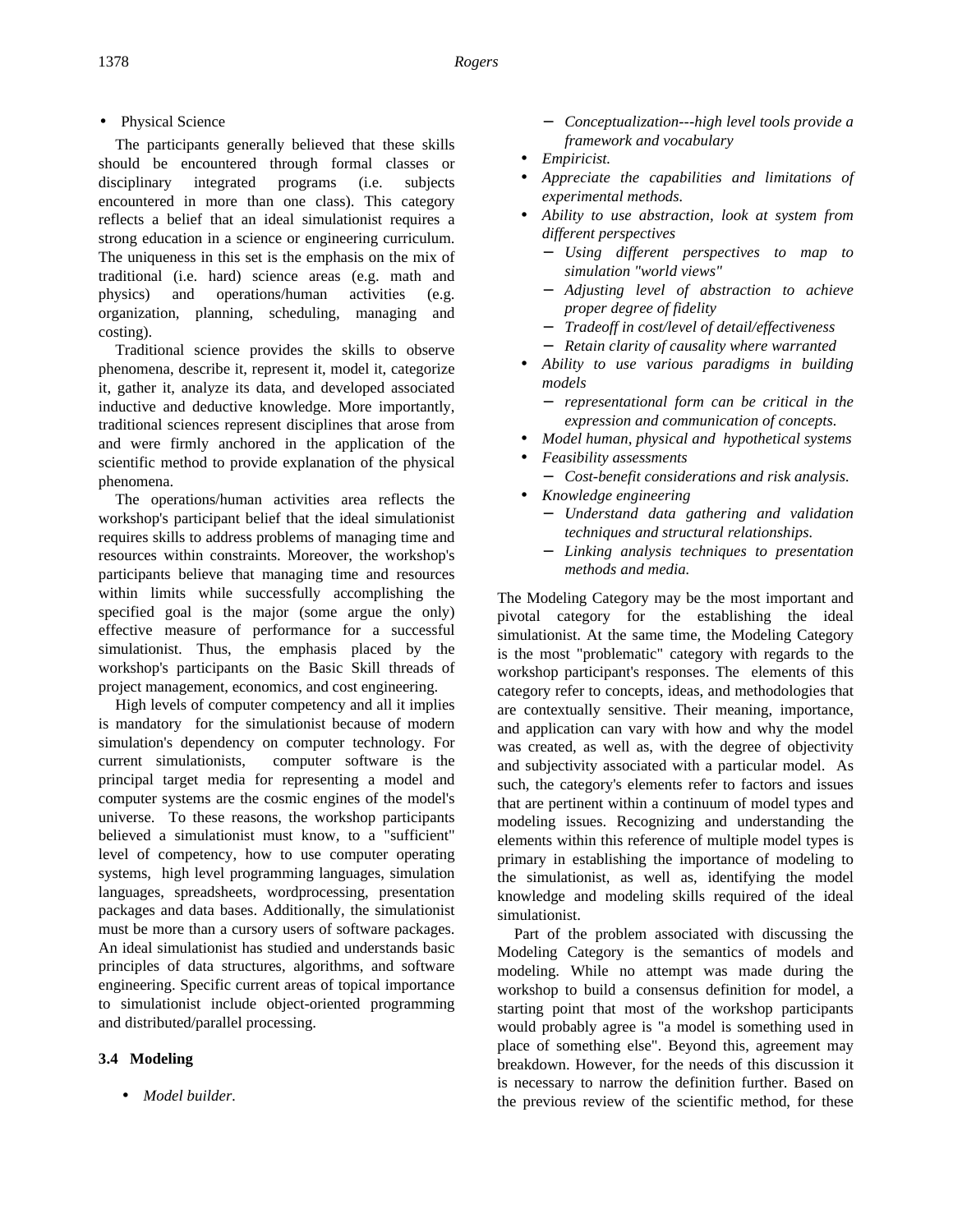discussions, a model is: "a representation of a system or phenomenon that is associated with any hypotheses required to describe the system or explain the phenomenon." (While generally neutral, this definition is still certainly potentially contentious.)

Models of the scientific method are minimal explanations of the observations of a designed experiment composed of the simplest possible components of nature under the complete control of an investigator trying to disprove a specific hypothesis. Models, consequently, are the essence of reductionism and are endemic to science and the scientific method. In this context, models should be characterized and considered in some minimalist criteria with respect to its referent phenomenon. Therefore, models should be made up of: the minimal elements which make up the whole (constituents), the minimal structure of the constituents in the whole (composition), and the minimal processes introducing the dimension time (interactions). The only additional point to be made here is that minimal has meaning only with respect to some objective or purpose (e.g. the hypothesis under consideration). The two criteria of 1) minimum in constituents, composition, and interaction and 2) created for some purpose or objective, establish the fundamental standard for all models and model types.

After the fundamental criteria, the most important question of modeling and models is: When is a constituent, composition or an interaction so significantly involved in the phenomenon of interest that it warrants inclusion in the model? The Principle of Ockham's Razor coupled with designed experimentation provides, at least in theory, the principle and mechanism to answer this question. (If the model does not explain the phenomenon, a constituent, composition, or interaction is added until the model explanation is consistent with the designed experiment's observations). It is important to remember that the tradition and roots of the scientific method are grounded in the discovery of fundamental laws of the physical universe. Specifically, the scientific method's designed experiments, are to be carried out in the real world on real elements. The success of this approach is predicated on the investigator, through reduction, maintaining complete control over the variables and environment of his experiment.

Of course, the real phenomenon of interest may not be available, or may be too expensive, or may be too complex, or may be too dangerous to use in a designed experiment with the extent of control required to rigorously and iteratively apply the Principle of Ockham's Razor. Such situations require relaxing the rigor of the scientific method's designed experiment. Rigor relaxation affects the degree of control of the designed experiment and the concept of minimal observation. In this sense, the designed experiments move from the highly controlled idealized environment of the laboratory to less controlled environments of somewhere else. In these situations, science stills tries to discover the laws associated with the observed phenomenon and the scientific method is still the basis for discovery of the underlying laws. What is different from the designed experiments of the strict scientific method is the uncertainty introduced in the observations. The challenge is how to use these observations to create a model which meets the two criteria of the fundamental standard for models. In such situations, data parsimony (i.e. reduction to level of usefulness but not beyond) to meet the fundamental standard may be realized through technique or human interpretation [Flood and Carson, 1988]. Such techniques and interpretations are often referred to as data filtering.

Data filtering is the root concern of many of the elements identified by the workshop participants in the Modeling Category. It is important to note, however, the workshop participants were much less concerned with the *techniques* of data filtering (e.g. mathematical tools, statistical, pattern recognition, clustering analysis). (This could be because many of the data filtering techniques were identified in the elemental threads of the Basic Skills Category). Most data filtering concerned human interpretation. This can be attributable to the belief that while many techniques are available and used in data filtering to support data parsimony, the investigator, both consciously and unconsciously, intuitively performs data filtering---sometimes a little, sometimes a lot.

Intuitive judgments are inevitable even in the strictest sense of the scientific method. Consider the formulation of a conceptual model (i.e. conceptualization). The conceptual model provides an account (often in narrative) of what the components must do in order to explain the observations. During conceptualization, both constituents (i.e. complexity) and composition (i.e. structure) are largely determined [Flood and Carson, 1988]. A number of assumptions (i.e. judgments) must be addressed during conceptualization including aggregation (the extent to which different components are lumped into a single entity), abstraction (the degree to which certain aspects are considered in a model), and idealization (the approximation of structure and behavior when observed structure and behavior is difficult to describe). The investigator must make personal judgments about the constituents, composition, and interactions of a model.

An important point must be remembered: The choice of significance, while often made by human judgment, is not arbitrary. The choice still must satisfy the standard criteria for models and explain, in a chain of causality, the observations. Repeatability still must be satisfied.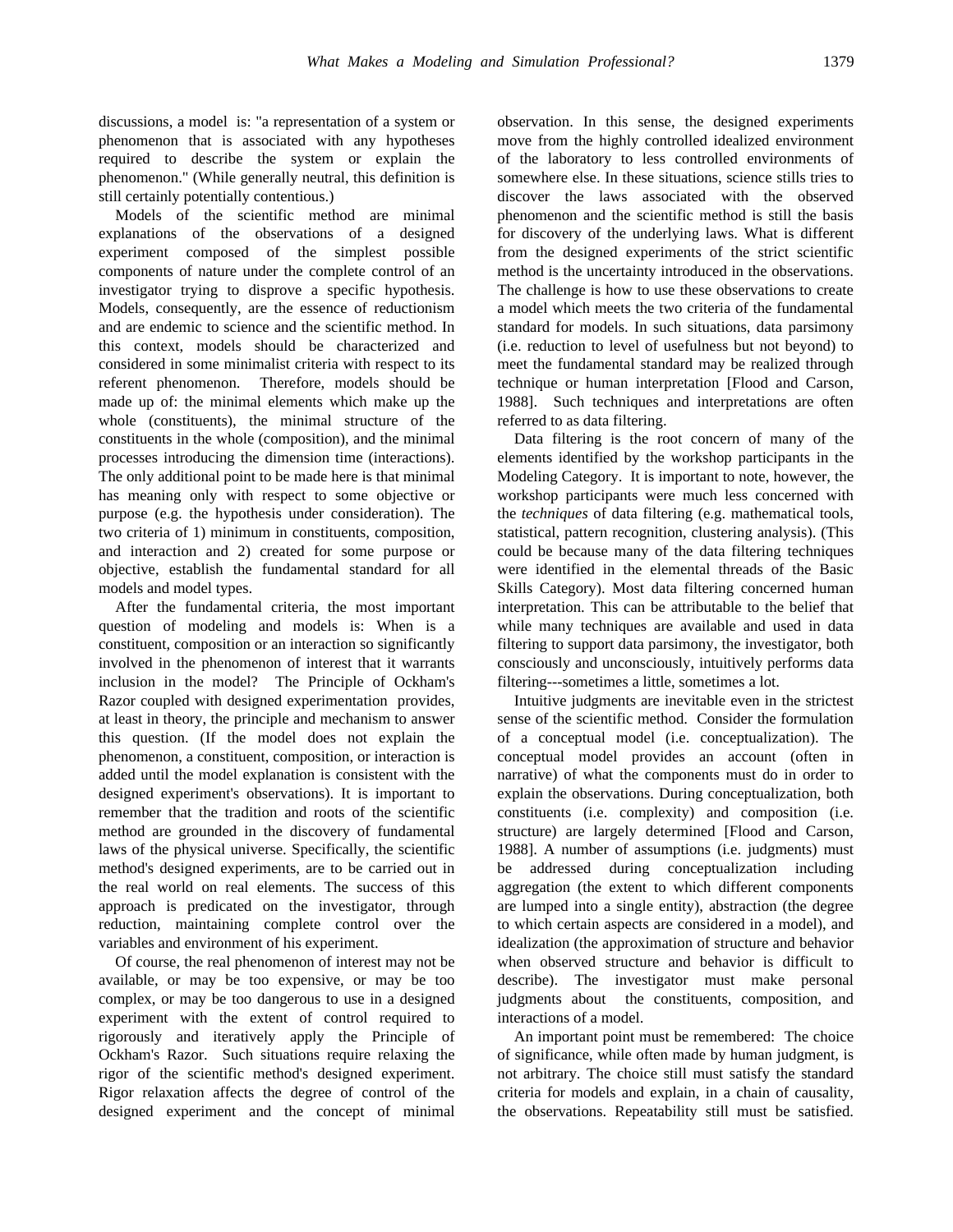Objectively proving satisfaction of the standard criteria, however, becomes more difficult as the uncertainty in the observations increases and the data filtering depends more on human judgment.

So far, discussions have centered on models to explain natural laws of the physical universe as derived from the scientific method. Other elements and elements aspects identified at the workshop pertain to models associated technology's purposeful creation of things. Specifically, models associated with engineering, operations research, training, and entertainment. While the standard reference for such models are based in the scientific method, these contexts reflect different aims and purposes of models.

The strategy of engineering is to obtain (or develop) a model of the process, system, or object concerned. The model in which the overall performance is expressed in some explicit measures of performance. The engineer improves or optimizes the model in terms of the chosen performance criterion. This evaluation of improvement is done through experimentation on the model. The engineer applies the same standards for designed experiments of the scientific method to experiments conducted on his engineering models. Finally, the engineer attempts to transfer the solution derived from the model to the real-world situation. This is an heroic attempt to be scientific in the real-world (as opposed to the laboratory) and the difficulties are great. The strategy obviously requires the model to be shown to be valid.

Not surprisingly, the defining characteristic of engineering and other applied science disciplines are the validated models each claims as their own. Most of these models arose from physical laws validated through the scientific method. But not all models of the applied science disciplines meet this requirement. Many are heuristics and simply standard practices that are accepted as part of a discipline's model set and do not meet the rigorous standards of the scientific method. In the applied sciences, data filtering most often consists of matching observations or conceptual situations to the models of the discipline of the specific engineer or applied scientist.

Human interpretation in applied science modeling building efforts is different from the modeling building of the scientific method. In the scientific method of modeling building, human judgment is used to provide hypotheses for the components and structure necessary to explain the observed phenomenon. Science is concerned with why. In applied science modeling building, human judgment is used to provide hypotheses of which validated or accepted models match the observed phenomenon and then use the knowledge from science to achieve some desired manipulation of the physical universe (e.g. cure polio). Applied science is concerned with how.

As an applied science, engineering extends the concern with *how* to hypothetical phenomenon or systems. That is, models for referents which do not yet exist anywhere except in the modeler's or engineer's mind. Here human judgment is almost exclusively used to select component models and model structure. Such model's validation are often described by terms like face validity, standard engineering practice and reasonable performance. The engineer's design, while guided by the laws of science, are initially mostly matters of human judgment. The analysis and experimentation of the engineering approach brings the rigors of science into the process and contributes to eliminating design errors and uncertainty.

As the elements of the Modeling Category reflect, the ideal simulationist requires a range of modeling perspectives and skills most of which can only be described as qualitative or judgmental. Currently, achievement of these abilities are primarily attributable to experience. Some techniques and methodological tools do exist to support the simulationist in certain tasks and aspects of modeling, However, as currently practiced, most of abilities identified in this category by the workshop participants are intuitive and are, at best, developed in apprenticeship environments and, at worse, in sink or swim job assignments. There appears to be little conscious effort to develop these abilities in individuals and their emergence at all appear to be rather happenstance. Yet, the workshop participants identified mastery of the issues surrounding modeling as one the key determinants of an ideal simulationist.

### **3.5 Systems Approach**

- *Define the problem.*
- *Systems perspective to identify critical items of the systems (what to include in model).*
- *Determine correct level of abstraction.*
- *Develop a functional specification of the model.*
- *Apply a systematic approach to analysis*
- *Possesses assessment heuristics (sanity checks, cause and effect) to insure reasonableness.*

The systems approach refers to a set of closely related methodologies which attempt to select an efficient means of achieving a known and defined goal. A large number of system methodologies have been proposed under the general headings of systems analysis, systems engineering and operations research. Typical is the method consisting of the seven steps of 1) problems definition, 2) selection of objectives and performance measures, 3) generation of alternative solutions, 4) systems analysis, 5) optimization of alternatives, 6)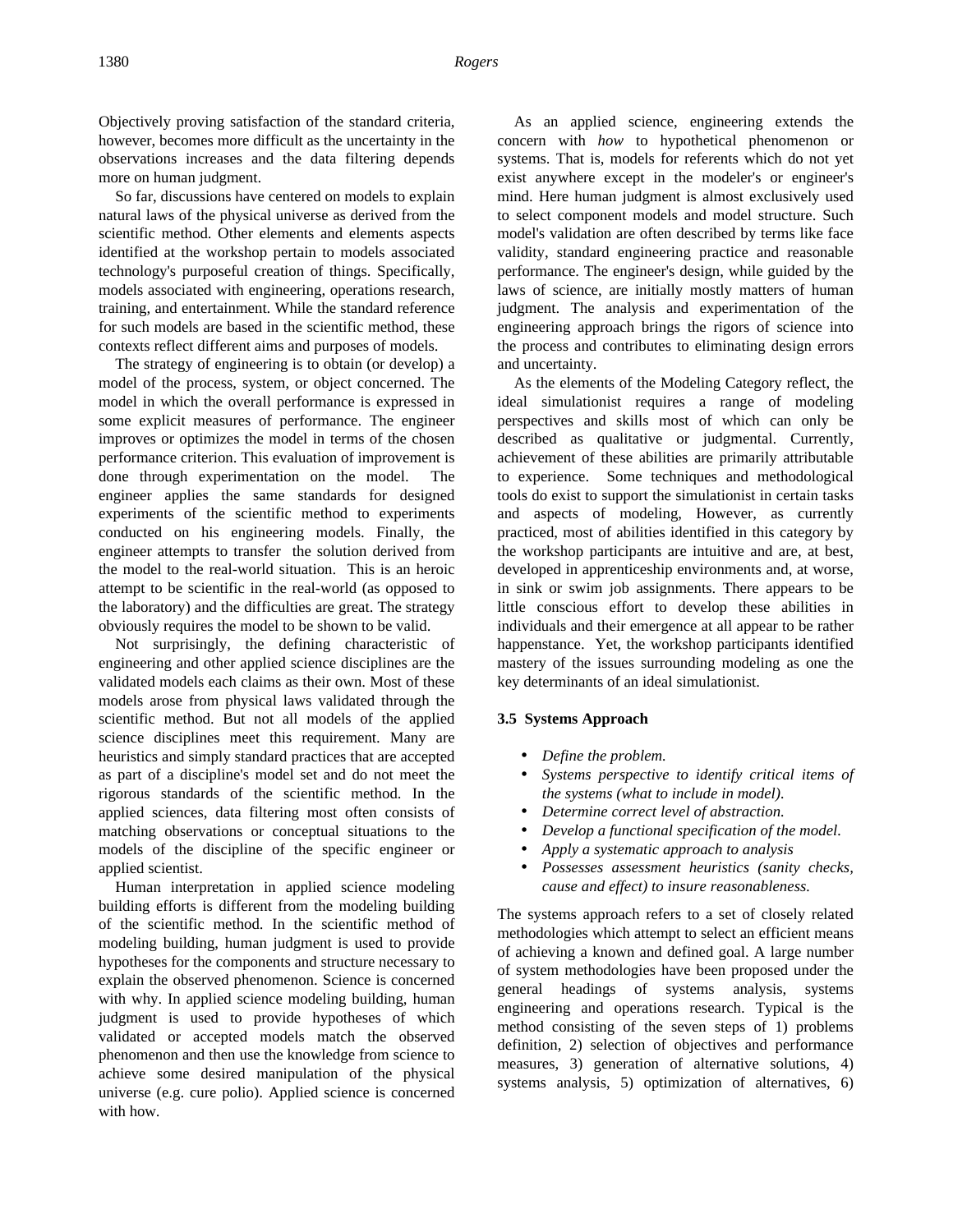decision making, and 7) implementation [Flood and Carson, 1988].

Although founded on the tradition and principles of the scientific method, the systems approach is, in one sense, its complement. While the scientific method's focus is on understanding of the universe around us, the systems approach's focus is on creating something in the universe for a purpose or goal. The systems approach starts from an organizational definition of systems as a complex grouping of objects and/or phenomenon for which there is an overall objective. The system approach then selects the system which will achieve the goal. Science establishes a rational explanation for observed phenomenon. Reductionism and empiricism underpin the scientific method. Emergence and hierarchy underpin the systems approach.

Emergence assumes the existence of "emergent" properties which appear only when certain levels of complexity in nature and systems are reached. Emergent properties cannot be reduced in explanation to lower levels of complexity. In the other words, the whole is greater than the sum of its parts. The concern is with wholes and their properties. Hierarchy looks at phenomenon in terms of the fundamental differences between one level of complexity and another.

The ideal simulationist is expected to be able to effectively apply the systems methodologies to the range of problems which he encounters. What is heavily implied for the simulationist is the importance of understanding the life cycle of a model or simulation and that a simulation is a goal oriented system that is typically part of some other system with higher order but different objectives. All systems methodologies reflect some variation of this theme. Another issue in the Systems Approach Category is the consideration of complexity as a confounding factor in understanding the real-world phenomenon. Specifically, the simulationist recognizes the implications of the concept of emergence and hierarchy when trying to model phenomenon.

### **3.6 Human Factors**

- *Understanding Human/Computer Interaction Including: Sensory perception and limitations for key senses such as haptic, visual and aural; appreciation for the psycho-physiological factors involved in derivation of perception and creation of meaning.*
- *Understanding of Cognitive Representation: That is, Artificial Intelligence (e.g. knowledge representation, expert systems, logic methods, planning, symbolic reasoning and cognitive science.*
- *Understanding of Behavioral Representation for individuals and groups*
- *Interpret and present results deriving meaning through techniques including data reduction, visualization and other sensory methods.*
- *Understanding of Ergonomics*

The concern with the Human Factors category falls under two considerations. First, the simulationists should understand the issues and difficulties in modeling both individual and group human behavior. This may be thought of understanding the problems more than knowing how to solve it. The second consideration involves the Human /computer interface with the simulation. This includes issues of data representation and man-in-the-loop issues. Generally, this issue recognizes that humans may be a user of simulation, a part of the simulation itself, or both and that human factors and ergonomics are important considerations for these humans. The ideal simulationist is expected to be aware of both considerations, as well as, conscientious about addressing human factor related issues.

### **3.7 Domain Knowledge**

- *Experiential education (e.g. on-the-job, internship, cooperative education, exchanges, etc.)*
- *Sample Domains: (e.g. Medical systems, Legal systems, Social systems, entertainment systems, military systems. business and industrial systems). NOTE: exposure of simulationists to various domain uses and interests as well as exposure of domain experts to nature and use of simulation.*
- *Domain and technique interaction*
- *Bring simulation support to the domain expert.*
- *Important concept: only the domain expert can judge domain-specific assumptions.*

The simulationist should have knowledge of the domain with which he working. However, if the simulationist is part of team, the domain expert must provide the judgment of domain assumptions.

## **3.8 Simulation methods**

- *Aware of the broad perspective of simulation methods and can do one or two areas well.*
- *Integrate new technologies with simulation where appropriate.*
- *Translate current knowledge to new and unique applications.*
- *Knowledge of current simulation and modeling tools and their appropriate use*.